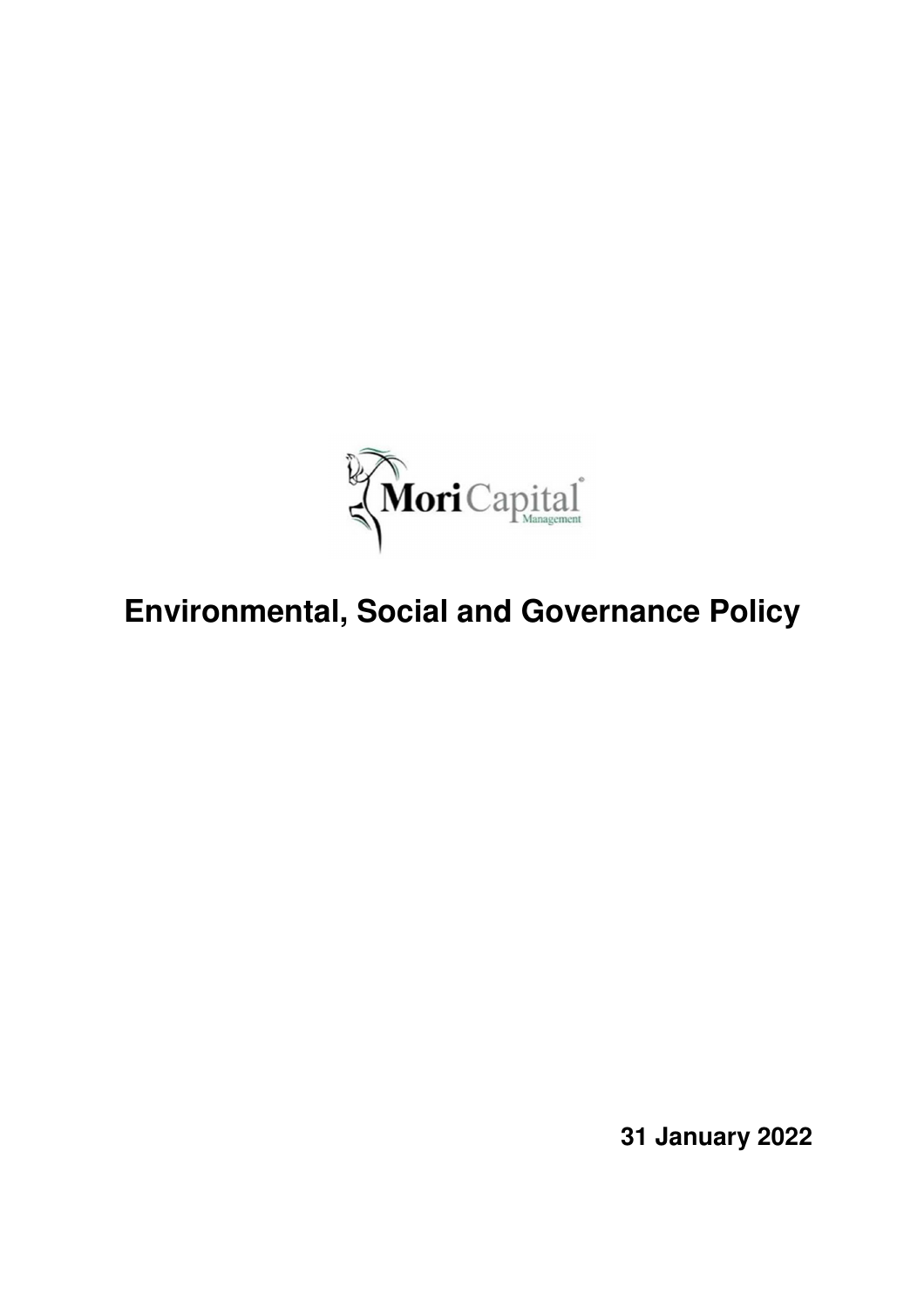

# **1. Introduction**

Mori Capital Management Limited ("Mori" and "the Company") is a firm advocate of responsible investment, whereby the Company approaches its investment activities with a focus on fostering sustainability and ethical practices. We believe that a responsible investment approach leads to betterinformed financial decisions and benefits society. As such, Mori aims to avoid making any investments which we, or our clients, deem unsuitable. This goal is achieved through a combination of actions: from carrying out its stewardship responsibilities with investee companies to integrating environmental, social and governance factors (ESG) into its investment process.

Mori's ESG Policy is compliant with internationally recognised standards for responsible business operations and investment practices. More specifically, Mori has implemented the United Nations Principles for Responsible Investment (UN PRI) in its business practices and ensures that the companies in the portfolios it manages adhere to, and comply with, the principles in UN Global Compact, UN's Universal Declaration of Human Rights and the Organisation for Economic Co-Operation and Development (OECD) Guidelines for Multinational Enterprises.

Mori will apply the terms of this policy to all the assets listed in the funds over which the Company has full discretion, except for discretionary mandates and client specific portfolios. As of January 2022, Mori is the discretionary portfolio manager of two funds, Mori Eastern European Fund and Mori Ottoman Fund, integrated within an umbrella entity, Mori Umbrella Fund plc, a UCITS financial entity domiciled and regulated in Ireland.

# **2. Integration of Sustainability Risks in the Investment Process**

None of the funds under Mori's management promote environmental or social objectives, nor do they have a sustainable investment objective. Therefore, for the purposes of the Sustainable Finance Disclosure Regulation ("SFDR"), both funds fall within the remit of Article 6.

Article 6 of SFDR requires financial market participants to disclose the manner in which sustainability risks are assessed and integrated into the investment process. The Company uses two primary criteria for integrating ESG factors.

- Firstly: via asset ownership and engagement with investee companies, actively participating via shareholder voting, promoting an agenda to increase a company's ESG footprint and evaluating the firm's overall corporate governance culture, social and environmental ethics and business practices.
- Secondly: via exclusion screening of companies operating in sectors which go against Mori's investment principles and philosophy.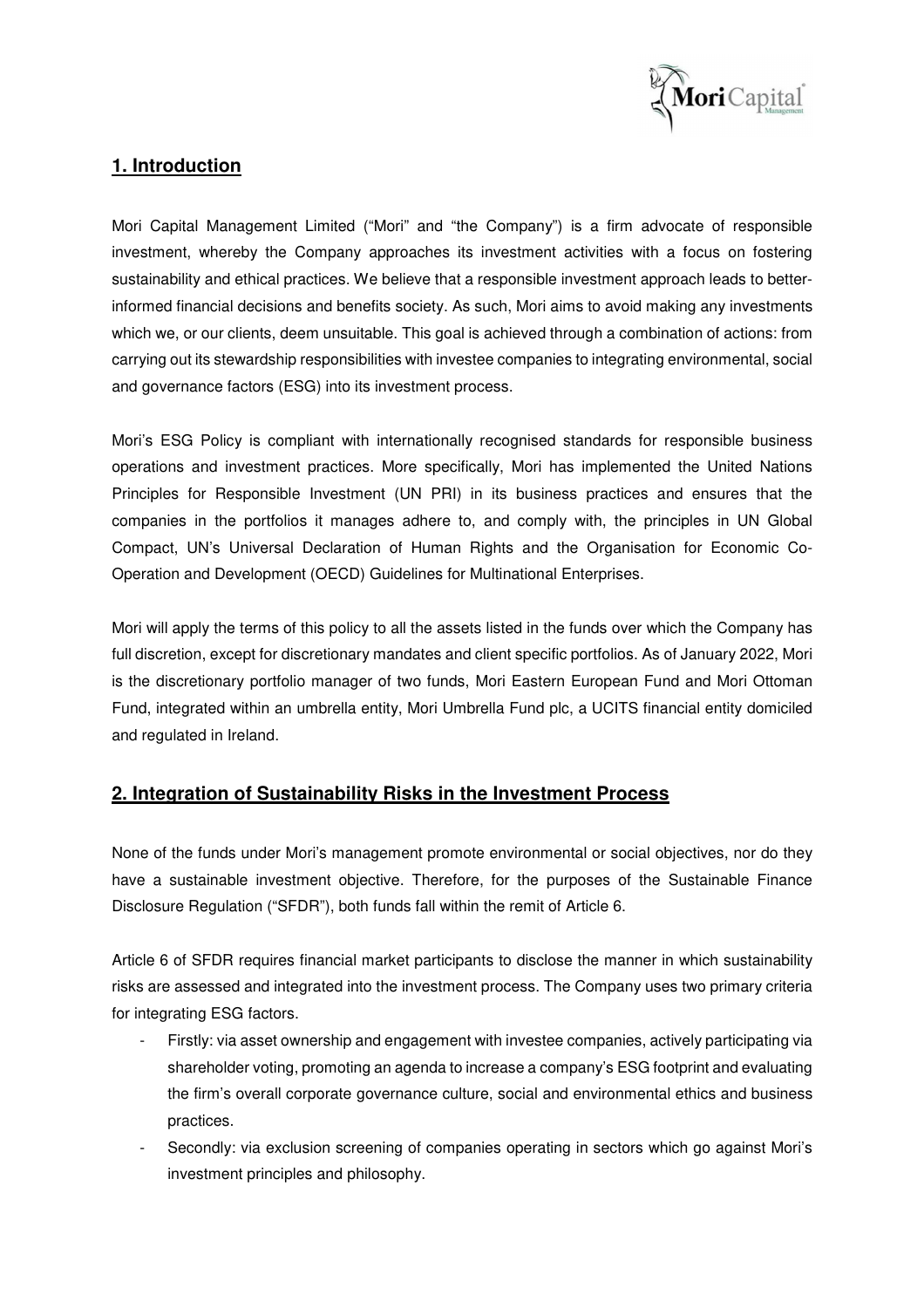

Based on the above, we exclude from our investment universe companies that fall within the following focus areas:

#### **Social and environmental ethics**

Mori assesses the behaviour of companies in accordance with the UN Global Compact Principles and the OECD Guidelines for Multinational Enterprises (please refer to annexes 1 and 2). When companies exhibit severe breaches of these principles and guidelines, an enhanced evaluation process is applied. In the event that Mori does not perceive a consistent effort by the company to comply with the aforementioned principles and guidelines over a sustained period of time, Mori will decide to exclude such firm from its investment universe.

#### **Corporate governance**

Mori advocates high standards of corporate governance in investee companies, actively cooperating with their management board to promote and ensure the following principles are adhered to:

- have adequate number of independent directors;
- provide for adequate transparency about the company's operations and a governance structure that demonstrates appropriate accountabilities;
- take actions to ensure that its officers are not involved in corrupt practices;
- uphold high standards of business integrity and honesty;
- deal with regulators in an open and co-operative manner.

Companies which consistently fail to adhere to these principles will be subject to review under the terms of this policy and may fall within the list of exclusions.

#### **Climate change strategy and governance**

Mori acknowledges the responsibility of the asset management industry towards climate change risks through the investment decisions that we make and the contact we have with investee companies and other institutions. We aim to make our contribution to the Paris Agreement ambition to keep temperature rise well below 2°C above pre-industrial levels and to pursue efforts to limit the temperature increase even further to 1.5°C. We also recognize the part that climate change risks plays in contributing to the UN's Sustainable Development Goals (SDGs) 7, 12 and 13. Furthermore, we believe that climate change poses both risks and opportunities for our clients' investment portfolios. We aim to identify and manage those risks.

The empirical evidence that the global climate has been changing due to human activity, primarily through the consumption of fossil fuels and land use changes, is overwhelming. We acknowledge that climate change, if unmitigated, will have an unacceptable long-term impact on society and the global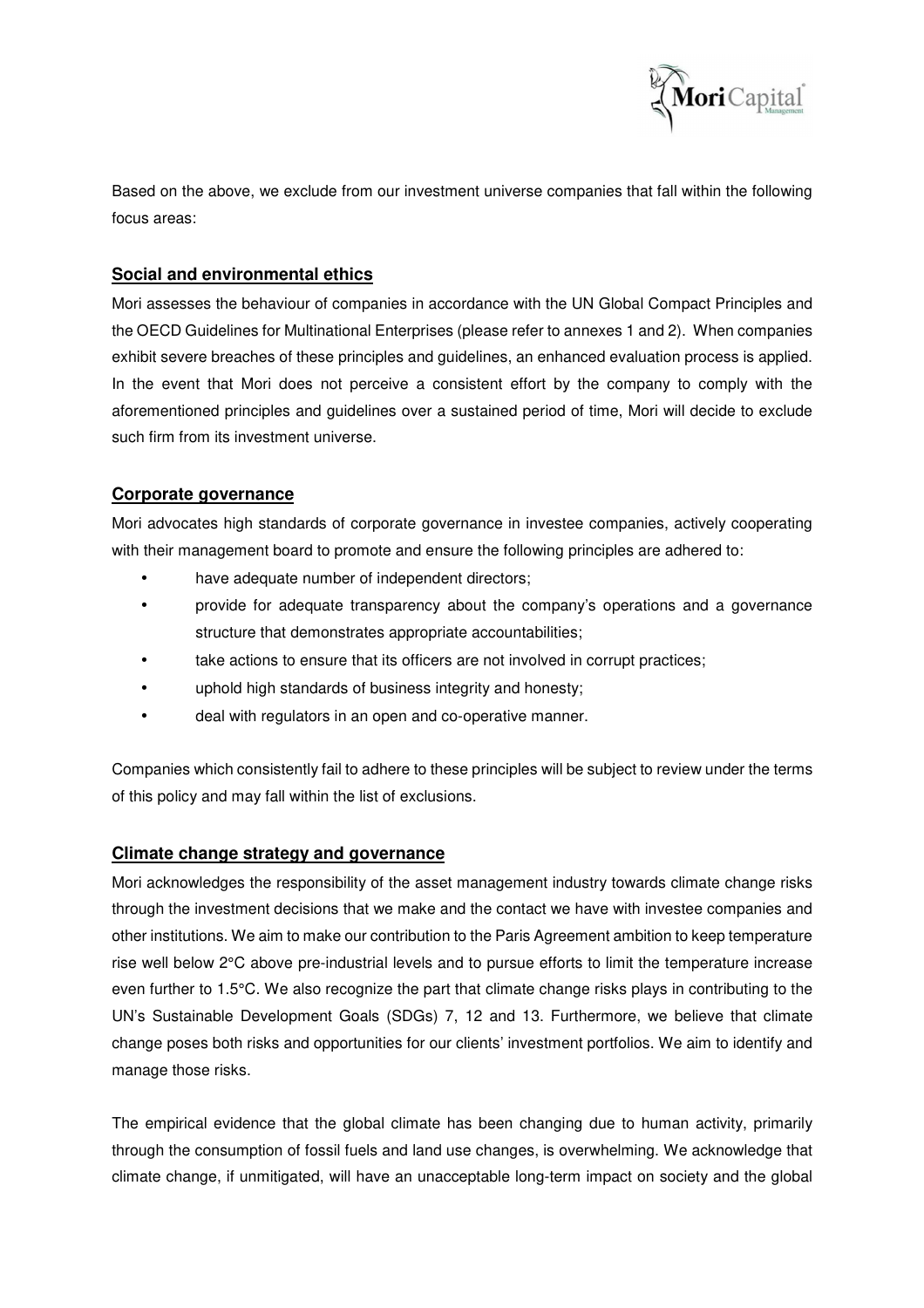

economy. In view of this, we acknowledge the responsibility of the asset management industry in addressing climate change risks through its investment decisions and its contact with investee companies and other institutions.

Given the high relevance of climate change for the global society and the investment community overall, the Company endeavours to adhere to the following practices:

- 1. Analysing climate-related investment risks relating to our investment portfolios.
- 2. Raising awareness about climate change risks, engaging through dialogue with clients and the public and engaging for change with the companies we invest in.
- 3. Challenging investee companies and promoting industry best practice in climate-risk management, including disclosure in line with the recommendations of the Task Force on Climate-related Financial Disclosures (TCFD).
- 4. Integrating financially material climate change-related issues into our regular investment processes, where relevant for the business model.
- 5. Aligning investments with an emissions reduction pathway that would limit global warming to well below 2°C.

#### **Weapon manufacturing industry**

Exclusion is applied to companies that are manufacturers of products that do not comply with the following treaties or legal bans on controversial weapons:

- The **Ottawa Treaty (1997)** which prohibits the use, stockpiling, production and transfer of antipersonnel mines.
- The **Convention on Cluster Munitions (2008)** which prohibits the use, stockpiling, production and transfer of cluster munitions.
- The **Chemical Weapons Convention (1997)** which prohibits the use, stockpiling, production and transfer of chemical weapons.
- **Biological Weapons Convention (1975)** which prohibits the use, stockpiling, production and transfer of biological weapons.
- The **Treaty on the Non-Proliferation of Nuclear Weapons (1968)** which limits the spread of nuclear weapons to the group of so-called Nuclear Weapons States (USA, Russia, UK, France and China).

# **Adult entertainment**

Mori will not invest in companies that derive more than 5% of revenue from adult entertainment.

# **3. Implementation**

Mori's ESG policy is implemented as per the principles described below: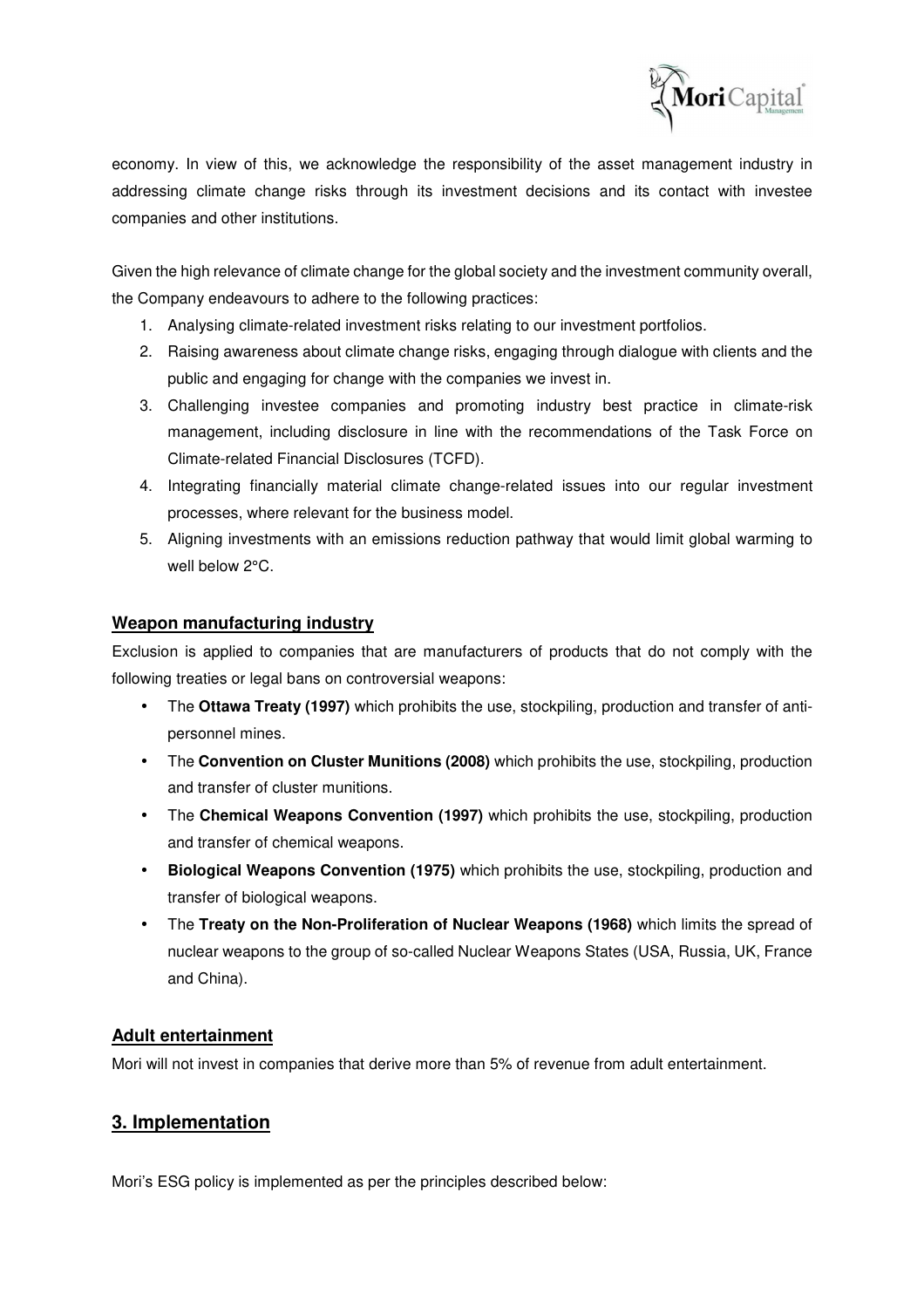

#### **Policy scope**

This policy applies to all investments considered by the Chief Investment Officer and the Investment Committee and will be interpreted in accordance with local laws and regulations. As regards the scope of the policy vis-à-vis the potential exclusion of companies from Mori's investment universe, the following guidelines shall be observed:

- For company exclusions, all company-related listed investment instruments are in scope.
- For controversial behaviour cases, a "comply or explain" principle applies. Mori's Chief Investment Officer may, on a case by case basis, grant exceptions for specific investments subject to the approval by Mori's management board of the appropriate report outlining the grounds for the exception.
- Thresholds applied for controversial behaviour: 0% for controversial weapons and 50% for ownership.
- For discretionary mandates and client specific funds, Mori will only apply restrictions following applicable sanctions, rules and regulations. Mori can apply further restrictions and/or
	- a. Implement any exclusion list if agreed with the client.
	- b. If company A is partially owned by company B and company B is involved in controversial behaviour or controversial weapons, Mori will not exclude company A.

#### **Policy governance**

Proposals for updates to this ESG policy may be submitted by Mori's compliance officer, Mori's investment committee members and/or members of Mori's management board. Ultimately, any such changes must be approved by Mori's management board to become effective.

#### **Implementation**

In accordance with the UNPRI, Mori is committed to the incorporation of ESG into investment analysis, decision-making processes, portfolio companies' policies and business practices. Unless sanctions stipulate specific timelines, ESG policy-based company exclusions apply within three months after the announcement. Possible exceptions on product specific grounds with respect to controversial behaviour exclusions are decided within this period.

# **4. Protecting investors' interests**

Practical guidelines are followed when implementing the terms of this policy:

- Mori's first and main responsibility is to serve the interests of its clients to the best of its ability.
- Exclusion of companies from our investment funds as a result of Mori's ESG policy are not expected to significantly alter the risk-return profile of these funds. Therefore, in the event a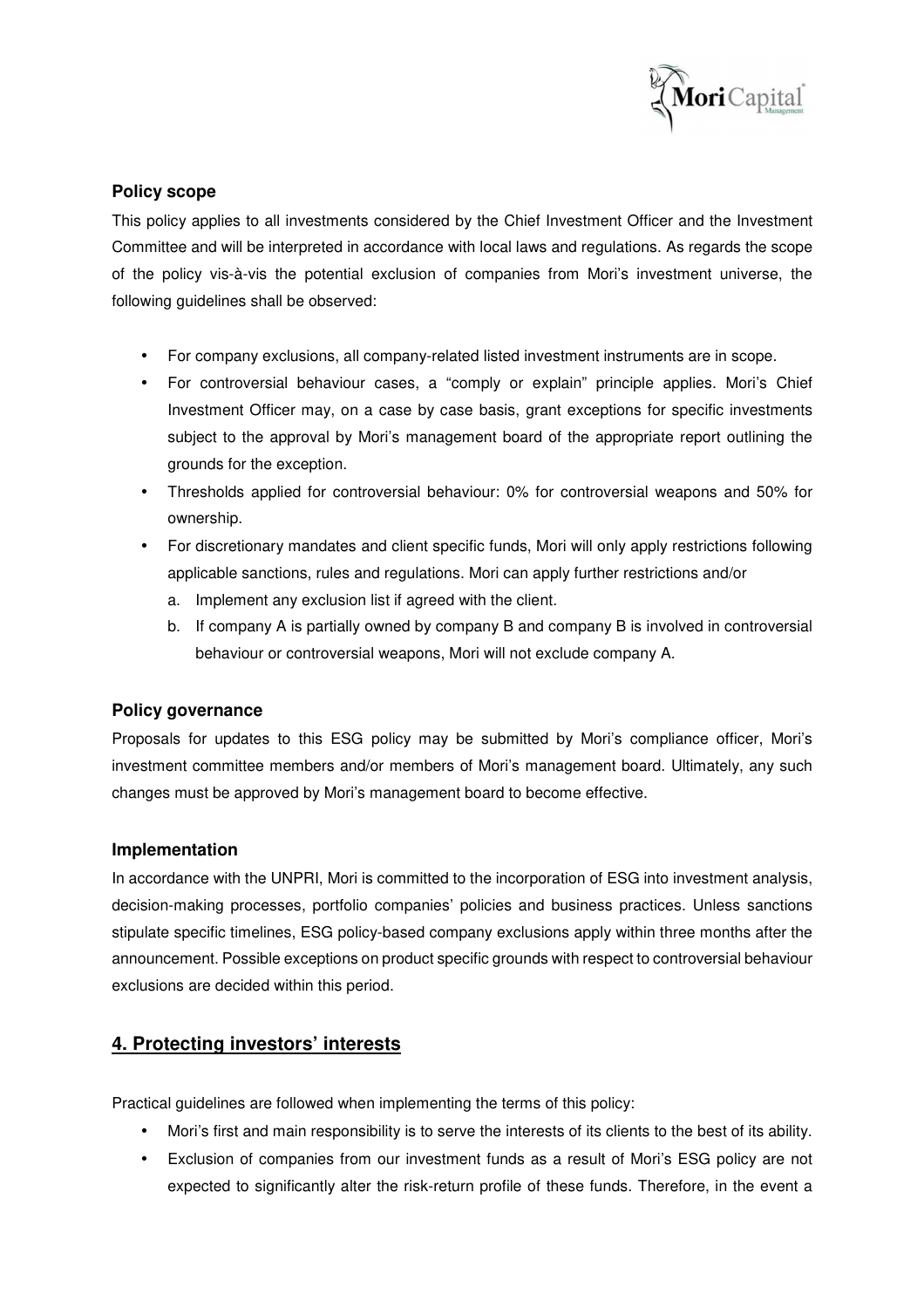

company is excluded from our investment funds on the grounds that it breaches any terms of this policy, such company will not be excluded from the benchmarks against which these funds are managed (when applicable).

• The list of excluded companies will be reviewed on a regular basis to verify whether any relevant changes have been made to the company's activities or behaviour. A review of such changes may lead to the exclusion being lifted.

# **5. Disclaimer**

The information contained in this document is a general disclosure on the investment approach and should not be considered as (i) investment advice, (ii) an endorsement or recommendation in a financial product or service, (iii) an offer to sell or a solicitation of an offer to purchase any securities or other financial instruments. It is distributed for information purposes only. It does not constitute an agreement between yourself and Mori nor does it create any legally binding or enforceable obligations on Mori.

Individual investment objectives as well as any individual's personal and financial situation have not been considered either. On no account should the document be regarded as a substitute for the recipient procuring information for oneself or exercising one's own judgments. We therefore expressly point out that this document does not constitute personal investment advice.

The document does not constitute an investment strategy pursuant to Article 3 (1) No. 34 Regulation (EU) No 596/2014 on market abuse (market abuse regulation) nor an investment recommendation pursuant to Article 3 (1) No. 35 Regulation (EU) No 596/2014.

Investment decisions should always be made on the basis of the sales documentation (key investor information, sales prospectus and the current annual report), which provide detailed comments on the opportunities and risks of the financial instrument.

The statements made herein have not been audited by an external party, particularly not an independent auditing firm. All views expressed are those of Mori.

The duplication, publication, extraction or transmission of the contents, irrespective of the form, is not permitted.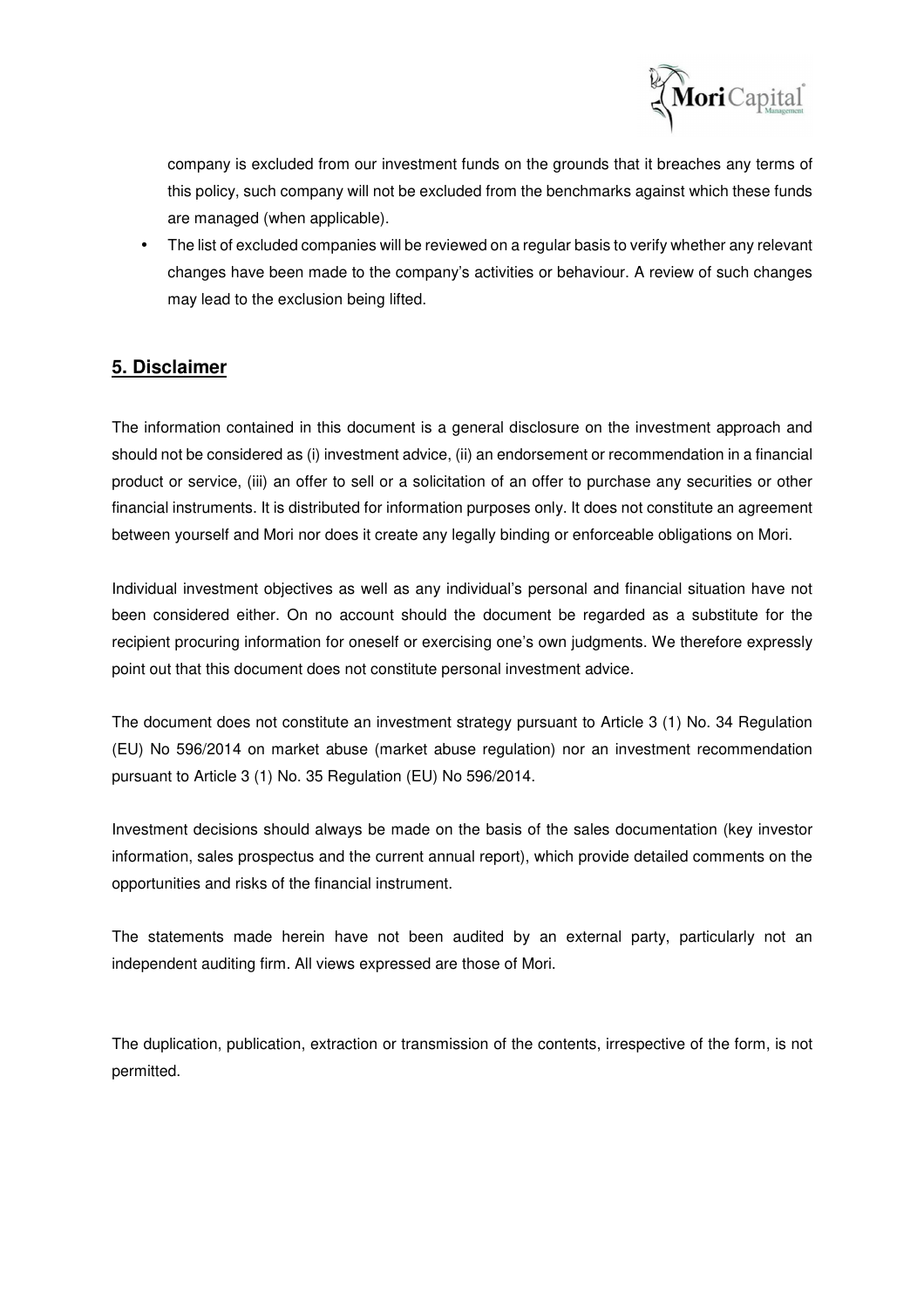

**ANNEX 1** 

# **UN Global Compact Principles**

#### **Human rights**

Businesses should

- support and respect the protection of internationally proclaimed human rights;
- ensure that they are not complicit in human-rights abuses;

#### **Labour standards**

Businesses should uphold

- the freedom of association and the effective recognition of the right to collective bargaining;
- the elimination of all forms of forced and compulsory labour;
- the effective abolition of child labour;
- the elimination of discrimination in respect of employment and occupation;

#### **The environment**

Businesses should

- support a precautionary approach to environmental challenges;
- undertake initiatives to promote greater environmental responsibility;
- encourage the development and diffusion of environmentally friendly technologies;

# **Anti-corruption**

Businesses should

• work against corruption in all its forms, including extortion and bribery;